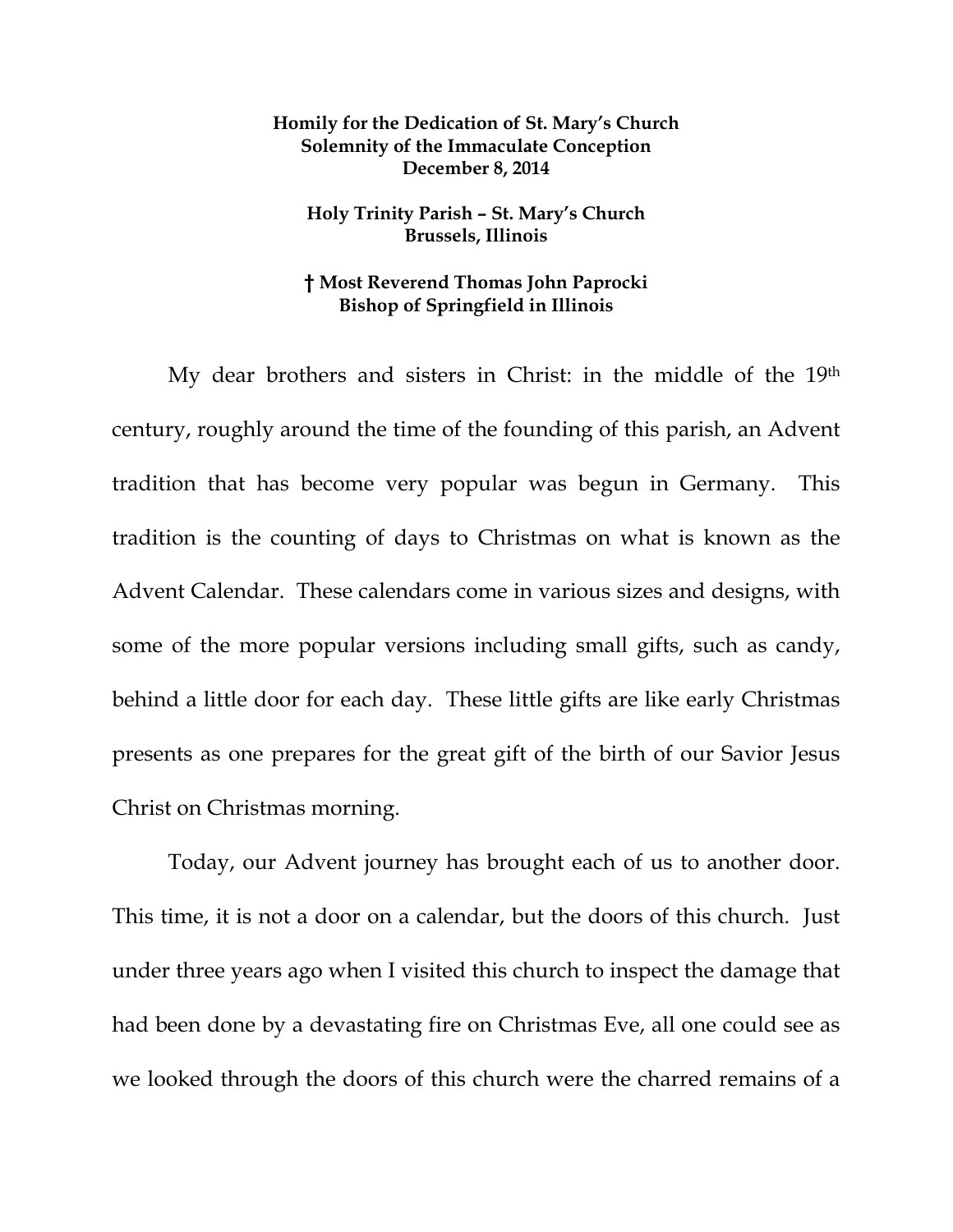place that had been gutted by that tragic fire. Today, as we walked through those same doors, we were treated with the remarkable gift of this beautiful church, newly restored and more beautiful than ever. This early Christmas present is one which fills our hearts with gratitude and rejoicing as we gather to dedicate this church as a house of God where we will continue to assemble for years to come in order to receive the abundant gifts of God's grace and mercy.

 Our celebration this evening is quite unique. Normally, the Rite of Dedication of a Church comes after a new church has been built, either as a new parish is erected, or when a new church building replaces an older one for an existing parish. This is not the case here, for the building itself is not new, as the exterior walls of this church, which survived that fateful fire three years ago, date back to as early as 1863, as seen above the entrance to the main doors as you enter the church.

This rite is also used whenever an existing church has undergone some sort of significant restoration or renovation, as was the case with our cathedral in Springfield in 2009. This gets a little closer to our celebration this evening, although it does not quite fit the normal plan. Generally, restorations are planned and are the result of the desire of the parish to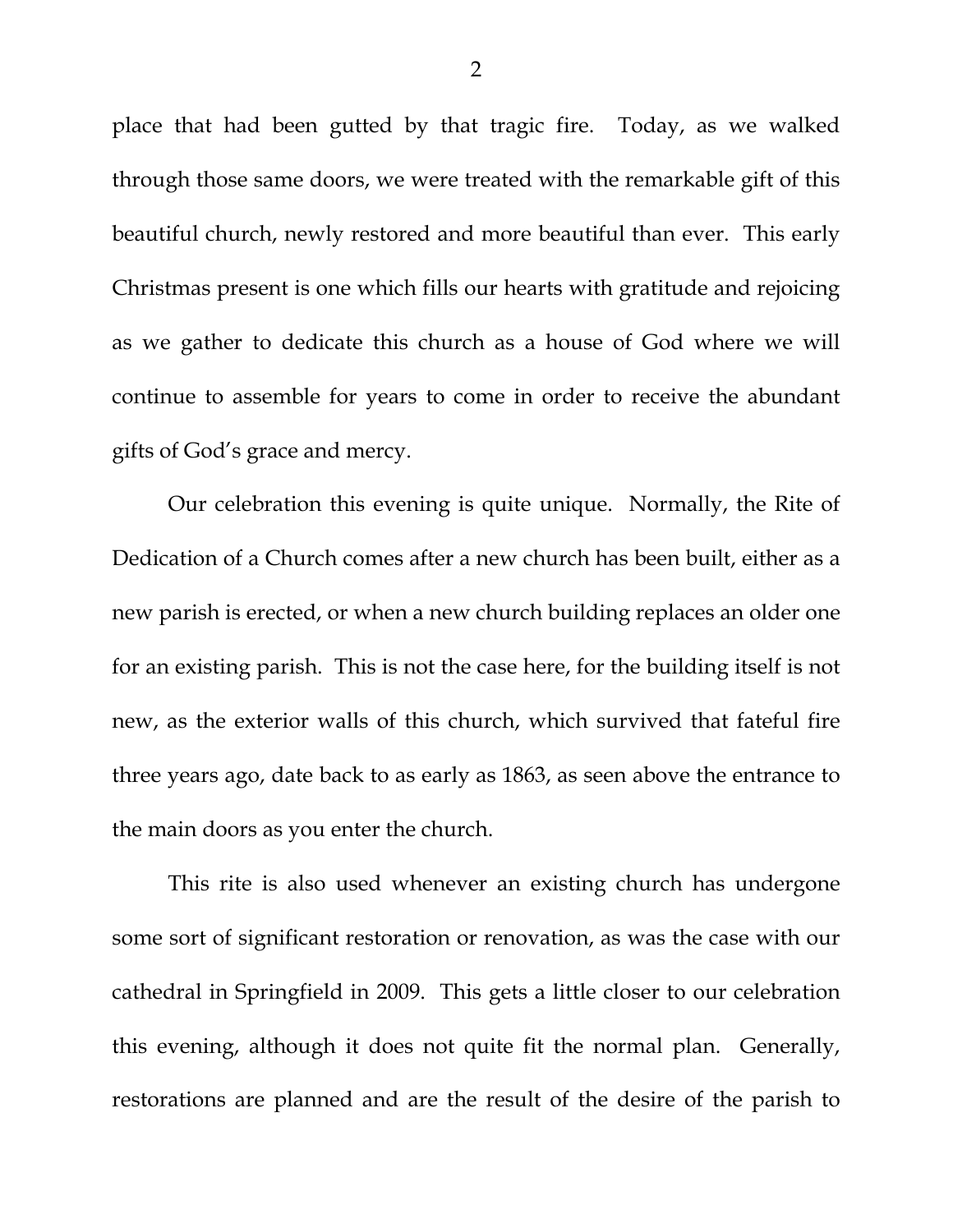renew the beauty of their place of worship. The circumstances that have brought about this rededication are quite different. The fire that ravaged this church was not planned and it was certainly not the desire of the parish. That said, it *was* the desire of this parish and my wish as well to take the little that remained of this church and to restore it to be once again that sacred place where we come to be united with God and one another as we celebrate our Catholic faith together. Today, that desire has been brought to fulfillment and we gather to dedicate this place in solemn ritual to be once again a place sacred to the Lord.

As you look around the church, you will notice a blending of the old and the new. Many of the elements were rescued from the fire and have been returned to this church, marking the continuity that exists in this church from before and after the fire. At the same time, we see many new elements which enhance the beauty of this sacred space. Some of the elements, though new, closely resemble those of the old interior so as to maintain that continuity once again.

Among those elements are the various medallions on the molding around the ceiling of the church. These medallions represent various titles of the Blessed Virgin Mary, under whose patronage this church is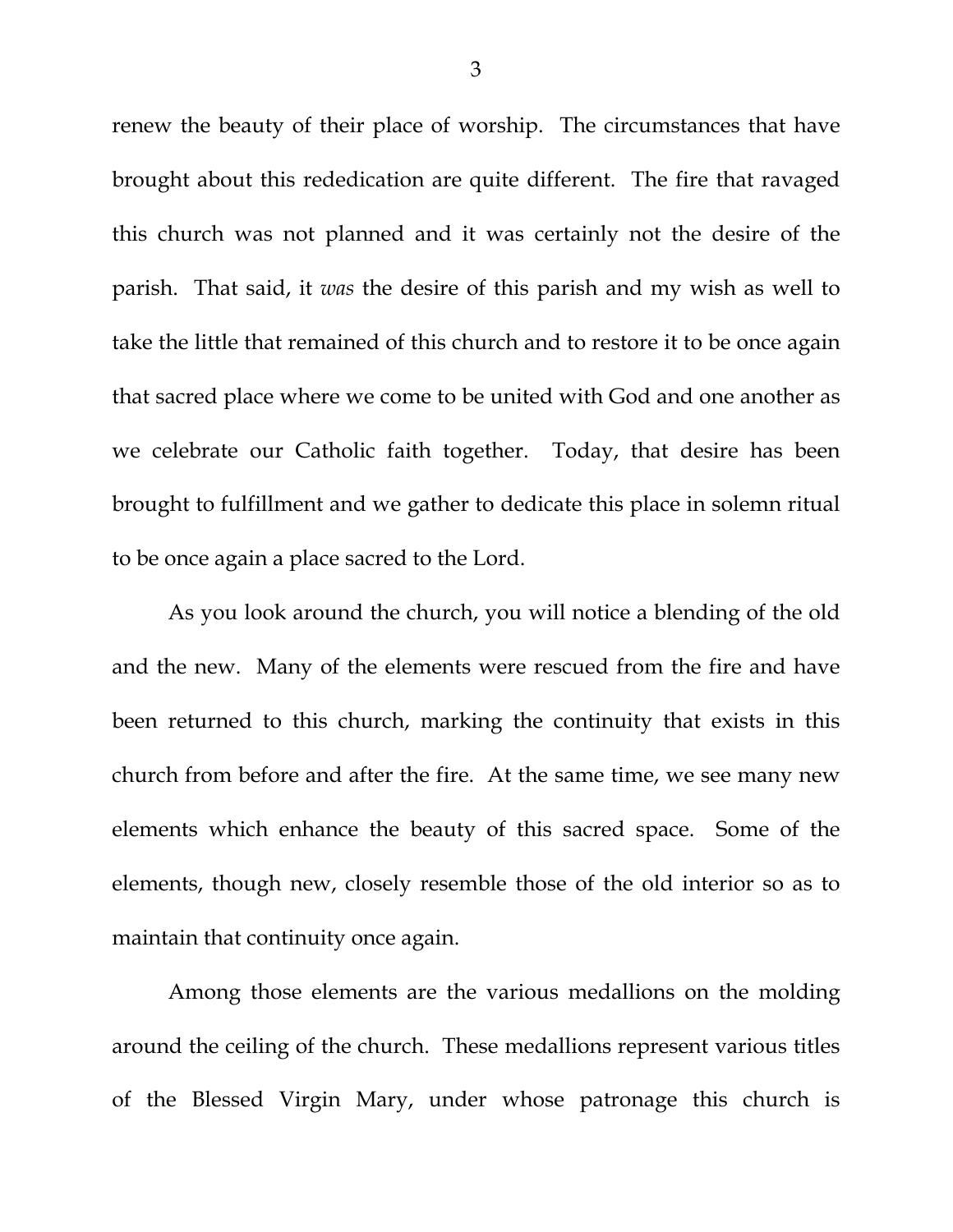entrusted. These titles come from the Litany of Loreto and they describe Mary with different images and symbols from the Scriptures and Tradition of the Church. I would like to briefly reflect on three of those titles of Mary as they help to express the sentiments of what we celebrate this evening.

The first title of Mary that I would like to call to our attention is Mary as Comforter of the Afflicted. When they experience some sort of injury or setback, children often turn to their mother for comfort, as mothers are particularly good at showing tenderness and love. The same is true for us with our Blessed Mother. We turn to her when we struggle and suffer in our lives of Christian discipleship. We seek her tender comfort as we grieve in the midst of our afflictions.

It was to our Mother, Mary, that many of us turned when faced with the tragedy of the fire here of Christmas Eve in 2011. Many of you, I am sure, grasped your Rosary beads, asking Mary for that consolation in the middle of a very difficult situation. I am certain that her intercession has had a major part to play in strengthening this parish to move forward in hope, trusting that the Lord would provide for what was needed to restore what had been lost.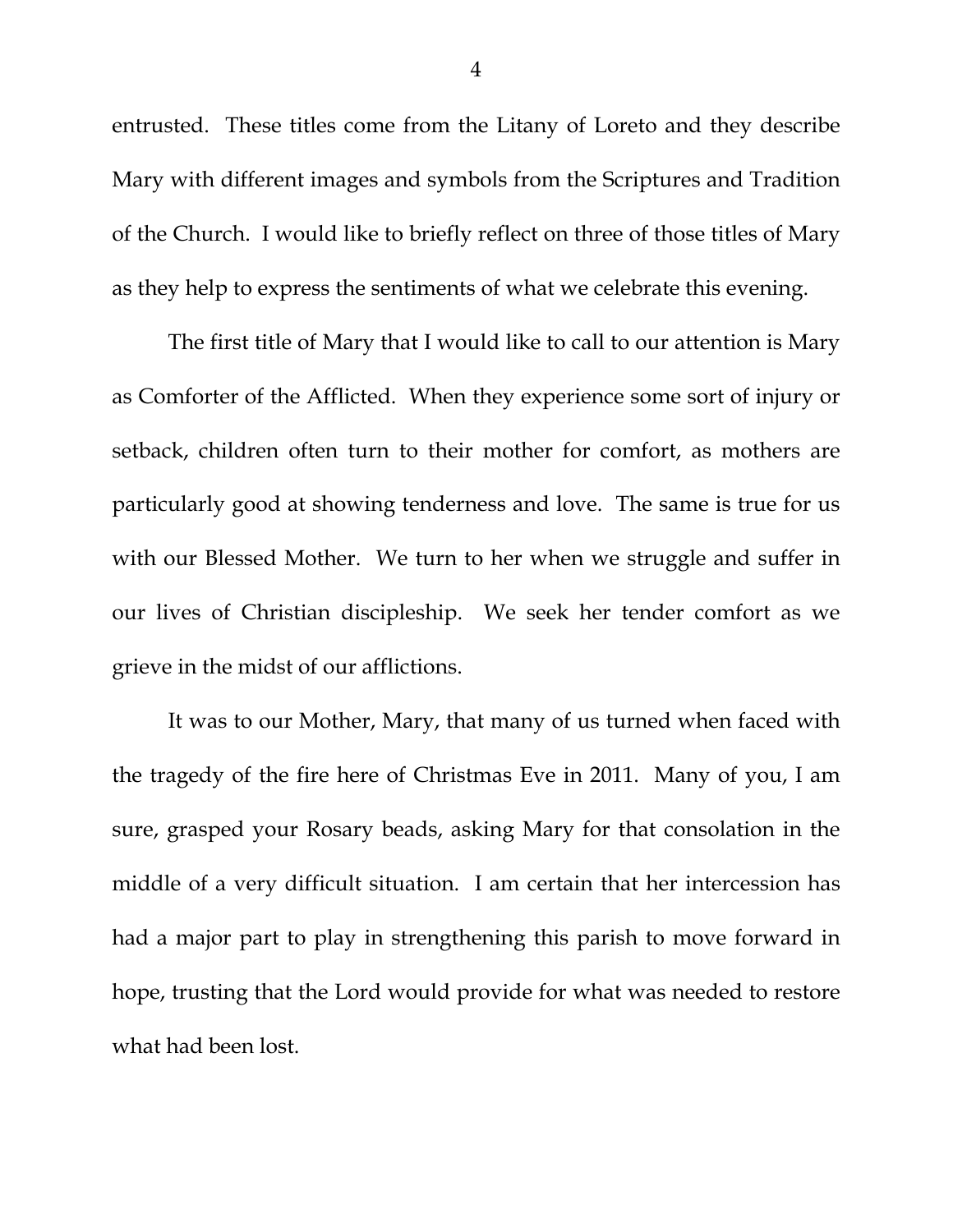From that profound experience of affliction has come an equally powerful experience of joy, and so I offer for our next title, that of Mary, the Cause of Our Joy. We can say that Mary is the cause of our joy because she is the mother of Jesus, who is the source of joy in our lives. Her 'yes' to God at the visit of the angel Gabriel opened the door to Christ coming to dwell among us, an event of great joy, one that we are preparing to celebrate in just a few weeks at Christmas.

Mary also shows us that we can find joy in the midst of suffering. Even as she watched her son die on the Cross, she had the joy of knowing that His death would bring about salvation for all mankind. We see, then, how this title is connected with the previous one, for our turning to her in the midst of affliction is done with faith and hope that God can and will bring good out of every situation. Mary has been with us in that journey from sadness to the joy that we experience today.

This brings us to the third and final title of Mary, that of Mary as Queen conceived without sin. We celebrate this dedication today on the Solemnity of the Immaculate Conception, a day of great joy in the Church as we commemorate that event in salvation history when Mary was conceived in the womb of her mother, St. Anne, without any trace of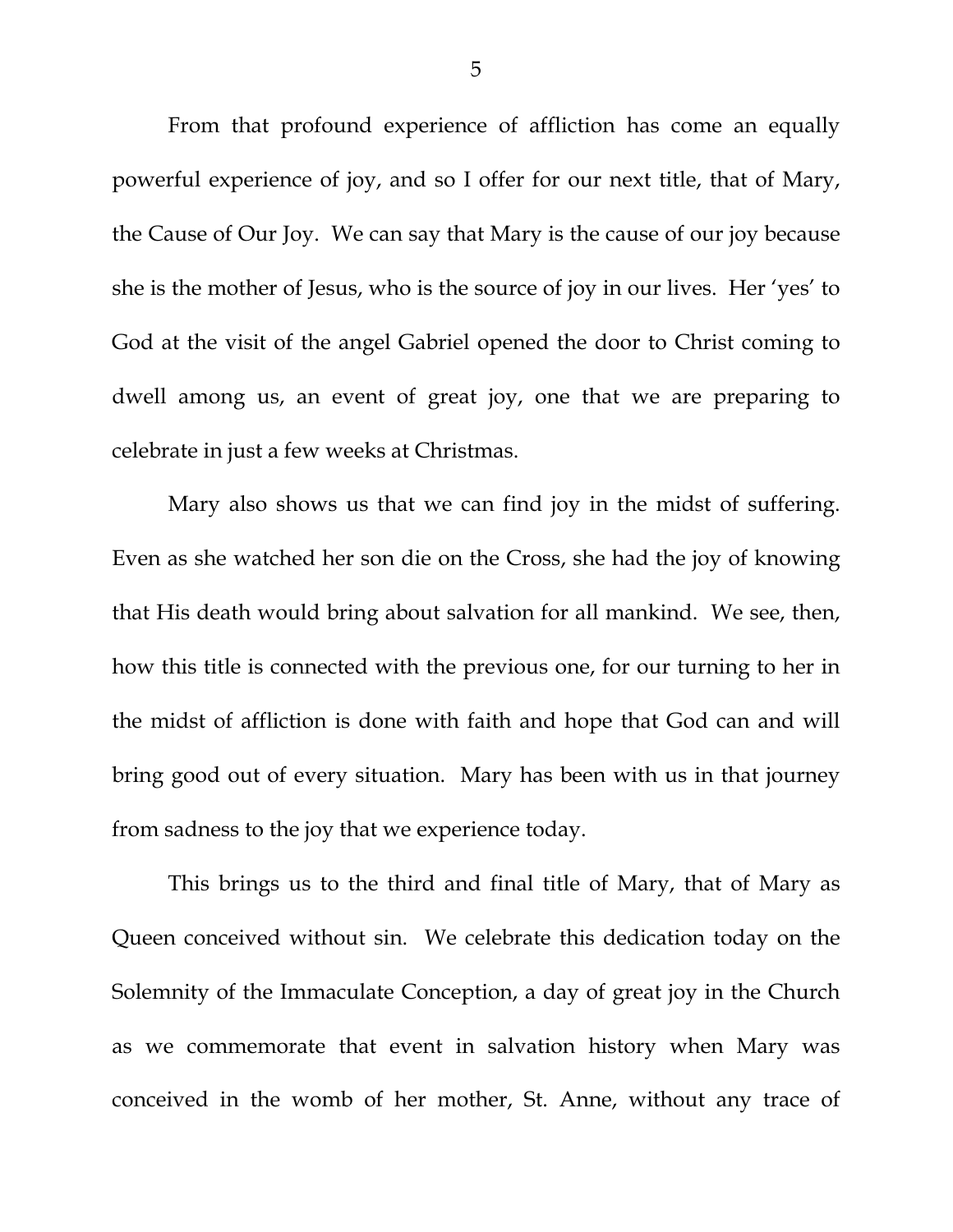original sin. This title of Mary as our Queen conceived without sin is also a nice synthesis of the other two titles on which we have reflected.

Mary's immaculate conception came in the context of an affliction that had been brought upon all of humanity as a consequence of the sin of our first parents. Their disobedience to God resulted in our being separated from our relationship with Him. This is signified in the Scriptures by Adam and Eve being placed outside of the Garden of Paradise. This affliction of being separated from God was not to last, however. God had already begun to set a plan in motion that would result in our being restored once again to Him, a plan which, as we heard in our first reading, would involve a woman and her offspring.1 That woman was Mary and her offspring is Jesus, the Son of God who would restore us to union with God.

The Immaculate Conception, then, is a very significant event in the unfolding of this plan of salvation, and thus a bridge from affliction to joy. As one author explains: "With the Immaculate Conception, the first new spark of authentic joy came silently into the world."2 Though initially hidden, that joy would continue to grow as God's plan became more and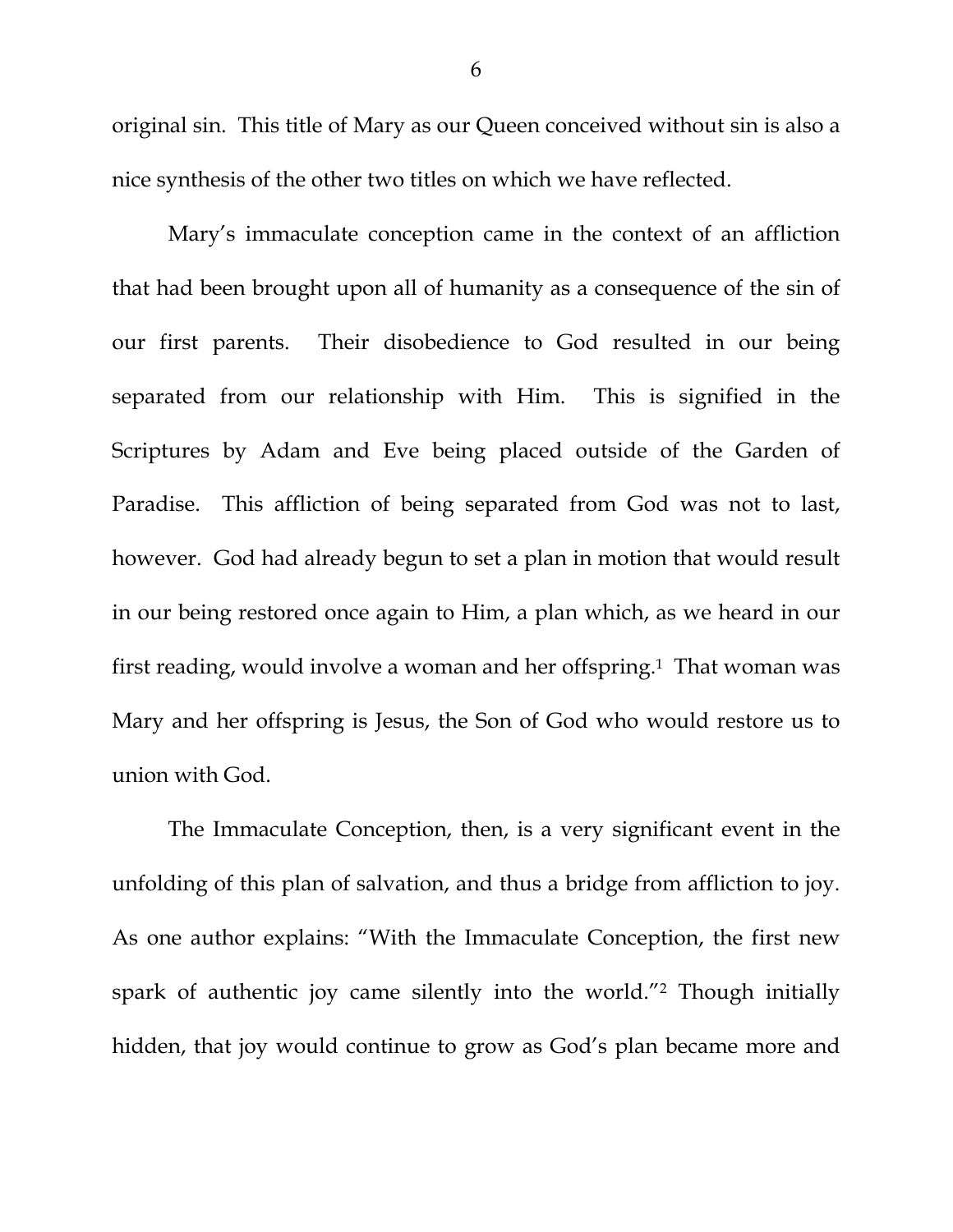more visible through the Incarnation, life, death, and Resurrection of Jesus Christ, the Savior of the world.

Because of the important part that the Immaculate Conception plays in this great plan of salvation, this feast day is one for great rejoicing for the Universal Church as we marvel at God's loving concern for His Church. Added to that is the fact that both our country and our diocese are under the patronage of the Immaculate Conception. And last, but not least, this church of St. Mary's in Brussels is also under the title of the Immaculate Conception and it is a source of exceeding joy that we have the dedication on this day.

It is my prayer that this feast day will be a continued reminder to all of the members of this parish of how strong God's love is for you and how Mary, our Mother, will always be with you, both in times of affliction and joy, as she accompanies you in your journey and as we all look forward to joining her in being united with her Son and all of the saints in the glory of Heaven.

May God give us this grace. Amen.